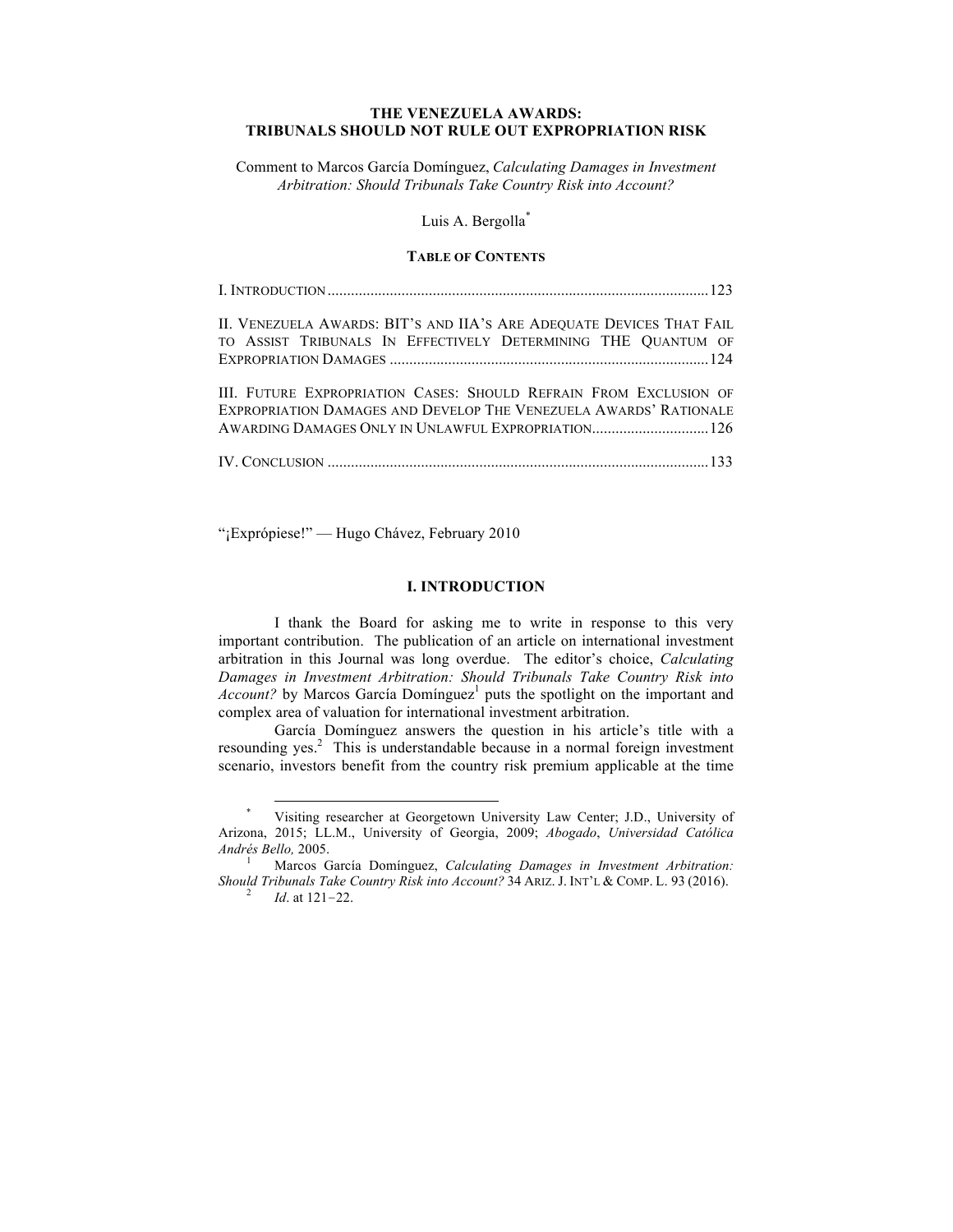the investment is made. Consequently, if country risk is not discounted at the time an award is made, an investor could obtain a windfall to the extent it would benefit from both the premium received at the time of the investment and the compensatory award based on the full fair market value assessment of the expropriated investment. This, García Domínguez argues, would be contrary to universal legal principles that preclude unjust enrichment and double recovery.

A narrower, more complex question arises once a determination has been made to discount country risk from the final computation of damages. This question asks whether arbitral tribunals should maintain the risk of the expropriation sub-component of country risk as part of the equation for determining the quantum of damages. 4 García Domínguez concludes that arbitral tribunals should not include the risk of expropriation<sup>5</sup> and suggests that host states should not be rewarded for the materialization of risks under the State's sole control (i.e., the wrongful and uncompensated expropriation of foreign investments). 6

At the root of the problem are a number of awards from the late part of 2014—all involving expropriations in Venezuela (Venezuela Awards)<sup>7</sup>—where the tribunals adopted seemingly dissimilar approaches regarding the issue of inclusion and exclusion of expropriation risk from country risk analysis. While García Domínguez's proposed approach does not provide a definitive answer to these complex issues, his work deserves praise for fueling a much-needed interdisciplinary debate where few scholars from the legal and economics fields have weighed in.

## **II. VENEZUELA AWARDS: BIT'S AND IIA'S ARE ADEQUATE DEVICES THAT FAIL TO ASSIST TRIBUNALS IN EFFECTIVELY DETERMINING THE QUANTUM OF EXPROPRIATION DAMAGES**

Suppose a global mining company, a multinational oil company, or an airport facilities operator from developed countries have a choice between two investments. These options are either to invest at home subject to minimal risks and expect an almost certain return or to place the same investment in a developing country and benefit from the expectation of a higher profit on account of higher risk exposure. Oftentimes, the expectation of a higher rate of return is

<sup>3</sup> *See id.* at 115–16. 4 *Id*. at 96. <sup>5</sup> *Id*. at 122. <sup>6</sup> *See* García Domínguez, *supra* note 1, at 122. <sup>7</sup> *See* Gold Reserve Inc. v. Bolivarian Republic of Venez., ICSID Case No. ARB(AF)/09/1, Award, (Sept. 22, 2014); Venez. Holdings B.V. v. Bolivarian Republic of Venez., ICSID Case No. ARB/07/27, Award, (Oct. 9, 2014); Flughafen Zürich AG & Gestion e Inginerıa IDC SA v. Bolivarian Republic of Venez., ICSID Case No. ARB/10/19, Award, (Nov. 18, 2014).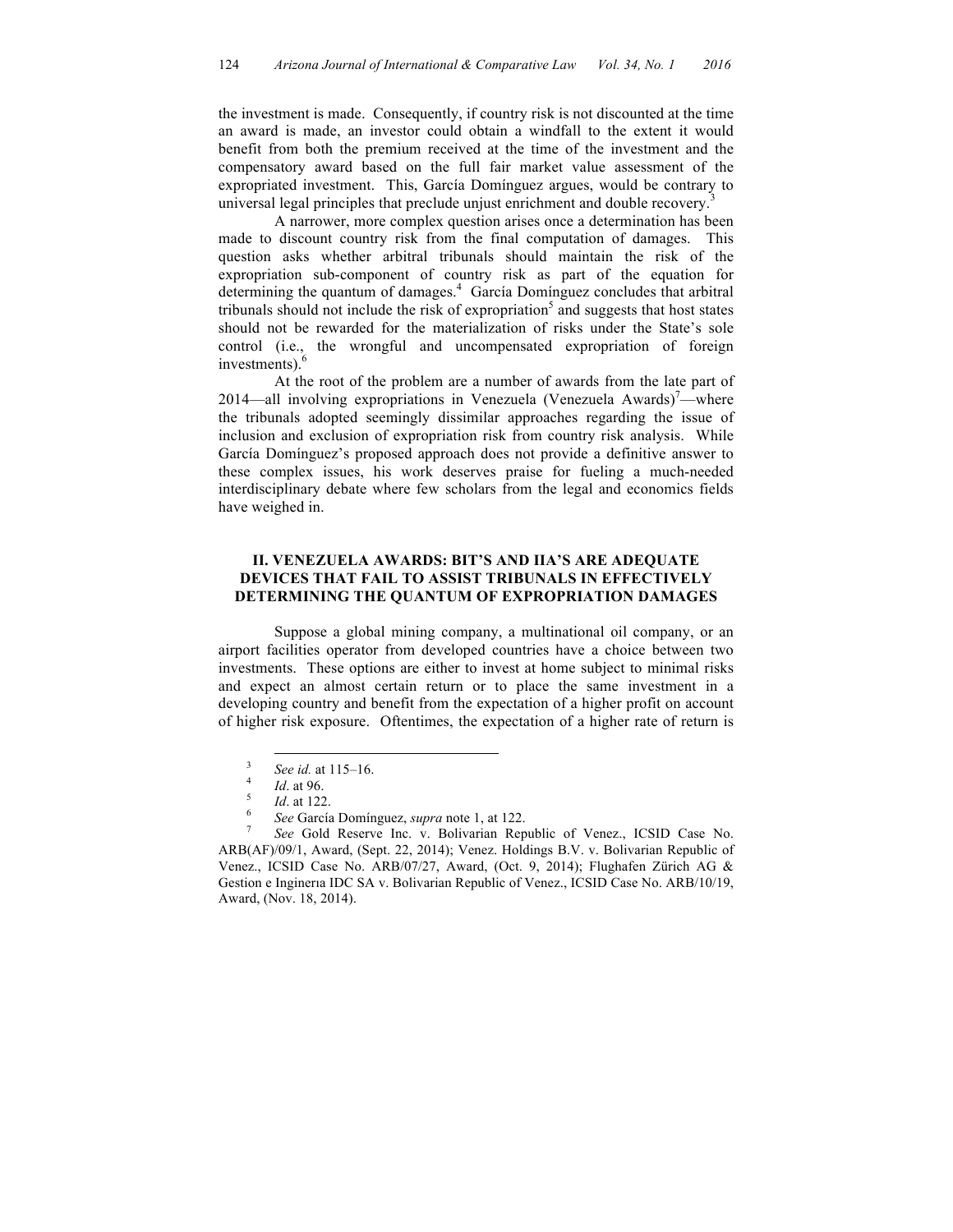not enough for a given economy to attract the necessary number of foreign investors, who by definition are risk-averse. After all, if the risk materializes say, if the host state revokes the mining company's concession to extract minerals, or imposes taxes on oil extraction that increases the royalties due by the oil multinational, or simply expropriates the investment made in an airport facility the expectation of receiving a higher return vanishes into thin air.<sup>8</sup>

But, as sophisticated business entrepreneurs, investors are aware that host states usually expropriate their investments. Hence, they have figured out two important ways to further protect their ventures and to mitigate the risks of doing business in developing countries. First, before the investment is made, investors will use their bargaining power to demand adequate assurances from host states (e.g., to obtain higher interest rates, additional collateral, tax breaks, etc.) <sup>9</sup> in compensation for taking the higher risk. This exchange is known as the country risk premium, a premium that is calculated by taking into account a number of sub-risks present in the country, including risk of expropriation and the whole panoply of political risks.<sup>10</sup>

Second, as powerful political constituents, investors have been successful at convincing their respective governments to enter into a number of international treaties with developing nations, including the so-called Bilateral Investment Treaties (BITs) and International Investment Agreements (IIAs). These instruments are designed to fulfill a triple function. In the first place, BITs and IIAs create special causes of action for resolving disputes arising out of or in connection with the investment; second, BITs vest jurisdiction in investor-state arbitral tribunals to decide such disputes; and finally, multilateral international treaties guarantee that signatory states will recognize and enforce the resulting arbitral awards. $11$ 

When such disputes arise and are arbitrated, "the quantum of damages matters."<sup>12</sup> Often addressed last in breach of contract analyses, the question of damages is certainly first in the minds of the parties and counsel.<sup>13</sup> In international investment arbitration, as in breach of contract cases, the decision of whether to arbitrate depends heavily on the likelihood of receiving a favorable

 <sup>8</sup> Any resemblance with the facts in *Gold Reserve*, *Venez. Holdings*, or *Flughafen* is purely coincidental.<br><sup>9</sup> *See* García Domínguez, *supra* note 1, at 98.<br><sup>10</sup> *See id.* at 99–100.<br><sup>11</sup> Convention on the Recognition and Enforcement of Foreign Arbitral Awards,

June 10, 1958, 21 U.S.T. 2517, 330 U.N.T.S. 38 [hereinafter N.Y. Convention] (156 countries have ratified the NY Convention as of the date of print).<br><sup>12</sup> *See* García Domínguez, *supra* note 1, at 96.<br><sup>13</sup> Like the fictional contract law professor in John Jay Osborn, Jr.'s 1970 classic—

*The Paper Chase*—real life law professors assign the famous case, Hawkins v. McGee, 84 N.H. 114, 146 A. 641 (N.H. 1929), discussing expectation damages for the breach of contract for the first day of classes in law school, thereby recognizing the importance of the subject.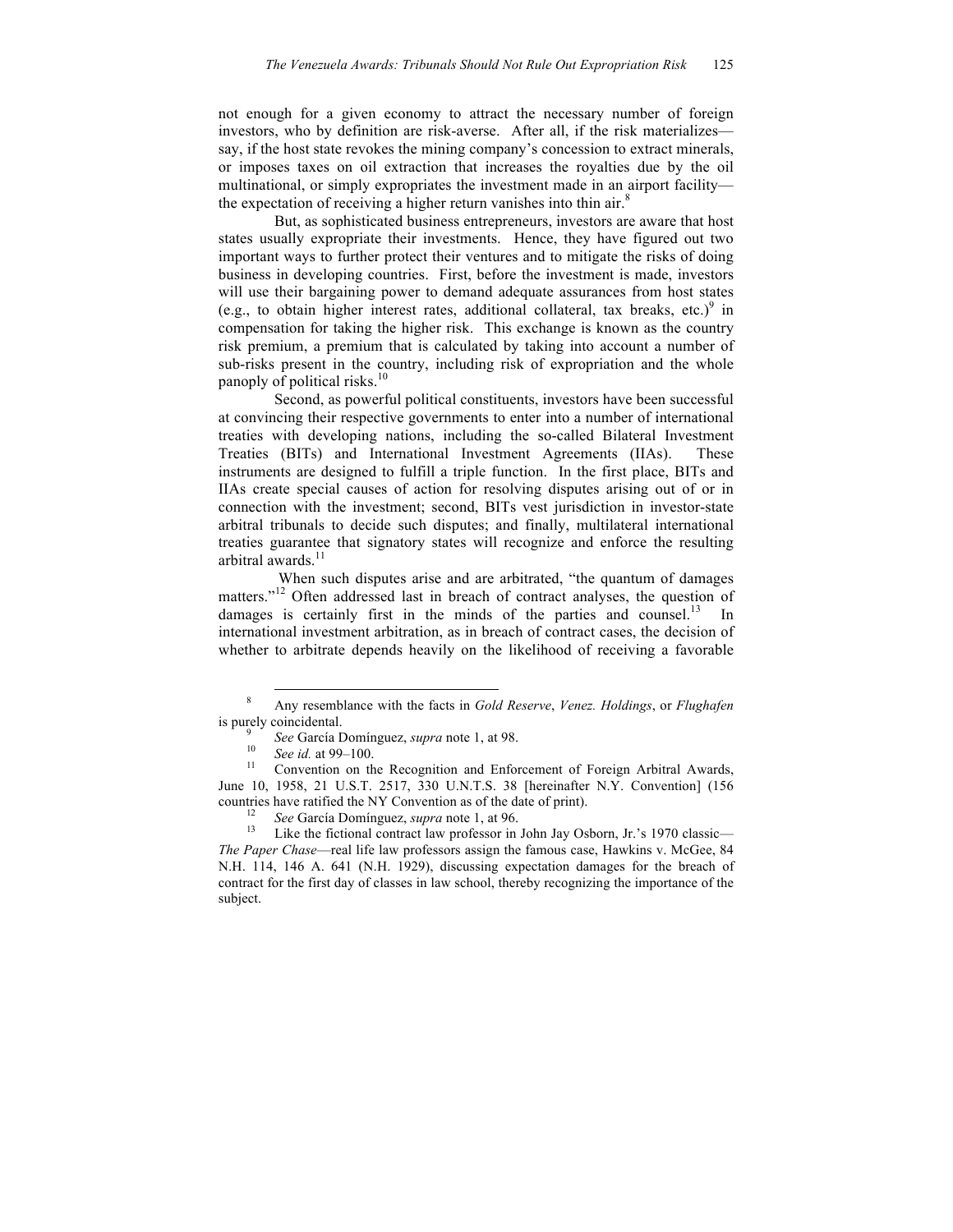damages award. In a 1.5 trillion USD system<sup>14</sup>—where arbitral tribunals have to apply national laws, BITs, IIAs, investment contracts, etc.—the analysis does not get any more complex.

Finally, the combination of Venezuela's mineral wealth, significant foreign investment needs, and President Chavez's expropriatory policies<sup>15</sup> (increasing the overall perception of country risk) served as a hotbed for some of the world's largest investor-state arbitrations in the last years.<sup>16</sup> It should be no surprise that the three diverging decisions on expropriation risk discussed in García Domínguez's work all involve Venezuela as the respondent.

# **III. FUTURE EXPROPRIATION CASES: SHOULD REFRAIN FROM EXCLUSION OF EXPROPRIATION DAMAGES AND DEVELOP THE VENEZUELA AWARDS' RATIONALE AWARDING DAMAGES ONLY IN UNLAWFUL EXPROPRIATION**

Like other commentators, García Domínguez suggests that the different conclusions reached in the Venezuela Awards regarding the allocation of expropriation risk are hard to reconcile because the factual similarity present in the three cases should have led to similar outcomes.<sup>17</sup> While we all can agree that the tribunals missed the opportunity to provide clear reasoning in support of their conclusions on the issue of expropriation risk, the Venezuela Awards can be distinguished. The seemingly irreconcilable holdings, read in conjunction with the specific facts of each case, can indeed shed some light over the tribunals' lines of reasoning. Because it is essential for the debate, I turn now to the scrutiny of these "conflicting" awards.

Commentators present *Gold Reserve v. Venezuela* as an *unlawful* expropriation case that stands for the proposition that host states should not be

 <sup>14</sup> *See* GARY B. BORN, INTERNATIONAL ARBITRATION: LAW AND PRACTICE 411 (2012) (making reference to the data published in UNCTAD, Global Investments Trend Monitor No. 8 (24 January 2012)).<br><sup>15</sup> "Expropriate it! Expropriate it!" or, as quoted in Spanish at the top of this

Comment, "*¡Exprópiese!*," was the catch phrase Venezuela's late president Hugo Chávez coined in 2010 to communicate, on national television, not only his decision to expropriate certain real estate in downtown Caracas, but the start of one Venezuela's historically lengthiest expropriatory streaks. <sup>16</sup> *See, e.g.,* Gold Reserve Inc. v. Bolivarian Republic of Venez., ICSID Case No.

ARB(AF)/09/1, Award, (Sept. 22, 2014); Venez. Holdings B.V. v. Bolivarian Republic of Venez., ICSID Case No. ARB/07/27, Award, (Oct. 9, 2014); Flughafen Zürich AG & Gestion e Inginerıa IDC SA v. Bolivarian Republic of Venez., ICSID Case No. ARB/10/19, Award, (Nov. 18, 2014); OI European Group B.V. v. Bolivarian Republic of Venez., ICSID Case No. ARB/11/25, Award, (Mar. 10, 2015); Tidewater Inc., et al. v. Bolivarian Republic of Venez., ICSID Case No. ARB/10/5, Award, (Mar. 13, 2015). <sup>17</sup> García Domínguez, *supra* note 1, at 108, 112–14.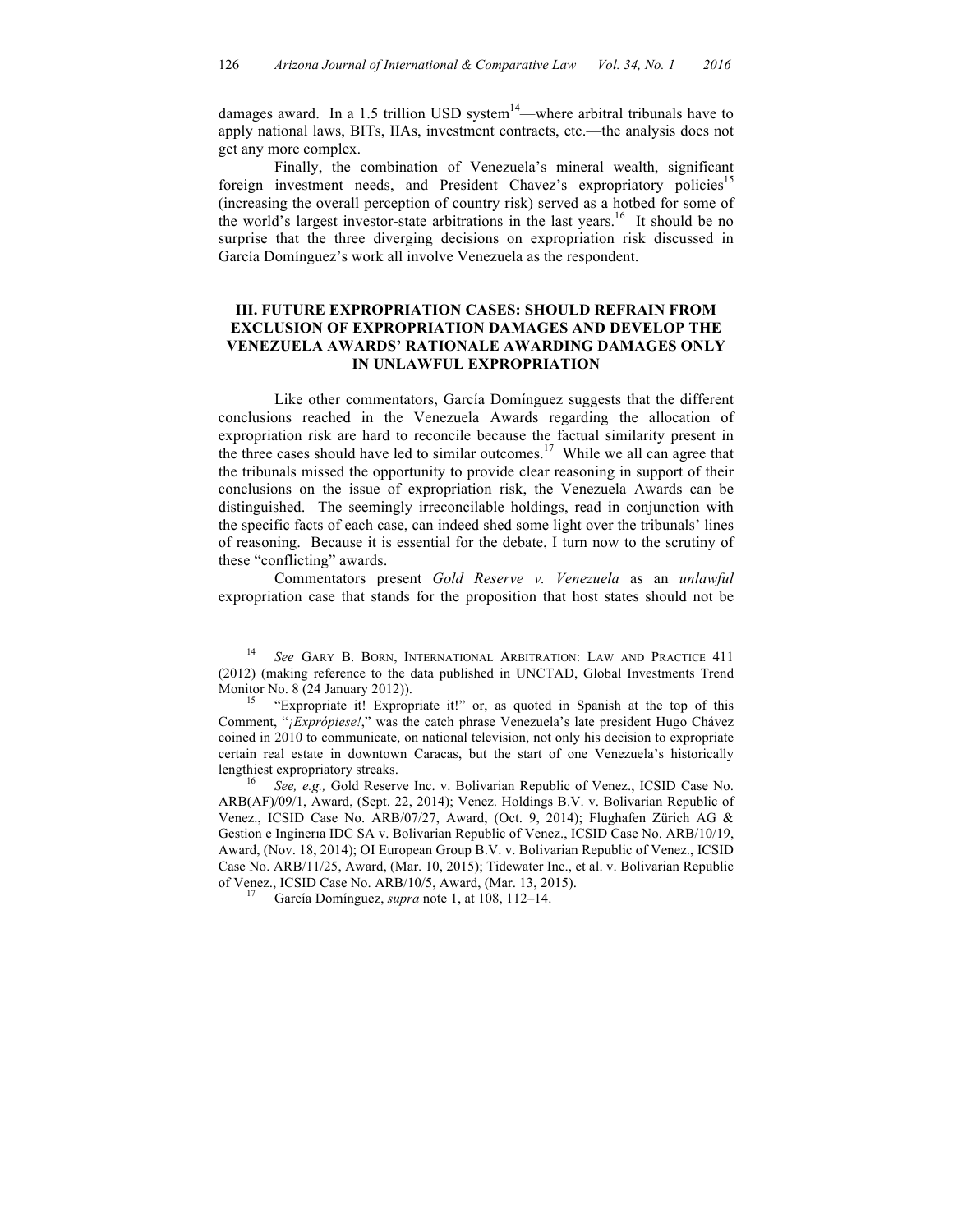rewarded for their expropriatory actions. 18 *Gold Reserve* arose under the Canada-Venezuela BIT and the resulting award was the first of a string of International Centre for Settlement of Investment Disputes (ICSID) <sup>19</sup> awards (all involving Venezuela) that expressly addressed the issue of taking expropriation risk into account for the calculation of country risk. 20 In *Gold Reserve*, Claimant, a Canadian mining company, invested 300 million USD in two mining projects for the extraction of gold and copper in Venezuela.<sup>21</sup> Before any extraction occurred, the government refused to renew Claimant's mining concessions alleging that Claimant had committed a number of acts that unjustifiably delayed the mining operation.<sup>22</sup>

In October of 2009, Claimant filed its request for arbitration claiming that Venezuela had generated conditions<sup>23</sup> that violated the Fair and Equitable Treatment (FET) standard protected under Article II of the Canada-Venezuela BIT. This resulted in the expropriation of the investment in violation of article VII(1) of the BIT.<sup>24</sup> The Tribunal held that the Respondent's failure to open an administrative procedure prior to the termination of the mining concessions constituted an egregious violation of Claimant's due process rights actionable under the BIT-FET provision. 25 On the other hand, the Tribunal dismissed the expropriation claims reasoning that the Respondent's acts only constituted "an exercise of regulatory powers" under the 1999 Venezuelan mining law and were not expropriatory in nature. 26

Like the *Venezuela Holdings* and *Flughafen* awards discussed later in this section, the *Gold Reserve* Tribunal applied the Discounted Cash Flows  $(DCF)^{27}$  method for determining the value associated with the country risk

<sup>&</sup>lt;sup>18</sup> *See* PRICEWATERHOUSECOOPERS, REWARDING EXPROPRIATION? 3-7 (2015), www.pwc.co.uk/assets/pdf/rewarding-expropriation.pdf.

A dispute resolution entity created through the Convention on the Settlement of Investment Disputes Between States and Nationals of Other States, Mar. 18 1965, 17 U.S.T. 1270, 575 U.N.T.S. 159. This convention is also known as the ICSD Convention. The ICSID Convention has been ratified by Canada, entry into force December 2013; Chile, entry into force October 1991; the Netherlands, entry into force October 1966; Switzerland, entry into force June 1968; and Venezuela entry into force June 1995; denounced by Venezuela on January 24, 2012.<br><sup>20</sup> *See supra* note 8.<br><sup>21</sup> Gold Reserve Inc. v. Bolivarian Republic of Venez., ICSID Case No.

ARB(AF)/09/1, Award, ¶ 271 (Sept. 22, 2014).<br>
<sup>22</sup> *Id.* ¶ 25–28.<br>
<sup>23</sup> *Id.* ¶ 537–44, 633–42.<br>
<sup>25</sup> *Id.* ¶ 662.<br>
<sup>26</sup> Gold Reserve Inc. v. Bolivarian Republic of Venez., ICSID Case No.

ARB(AF)/09/1, Award, ¶ 668 (Sept. 22, 2014). <sup>27</sup> *See* García Domínguez, *supra* note 1, at 103–05 (looking at García Domínguez's

meticulously footnoted discussion of DCF is particularly useful for understanding the method used in determining the country risk discount premium in *Gold Reserve*, *Venez.*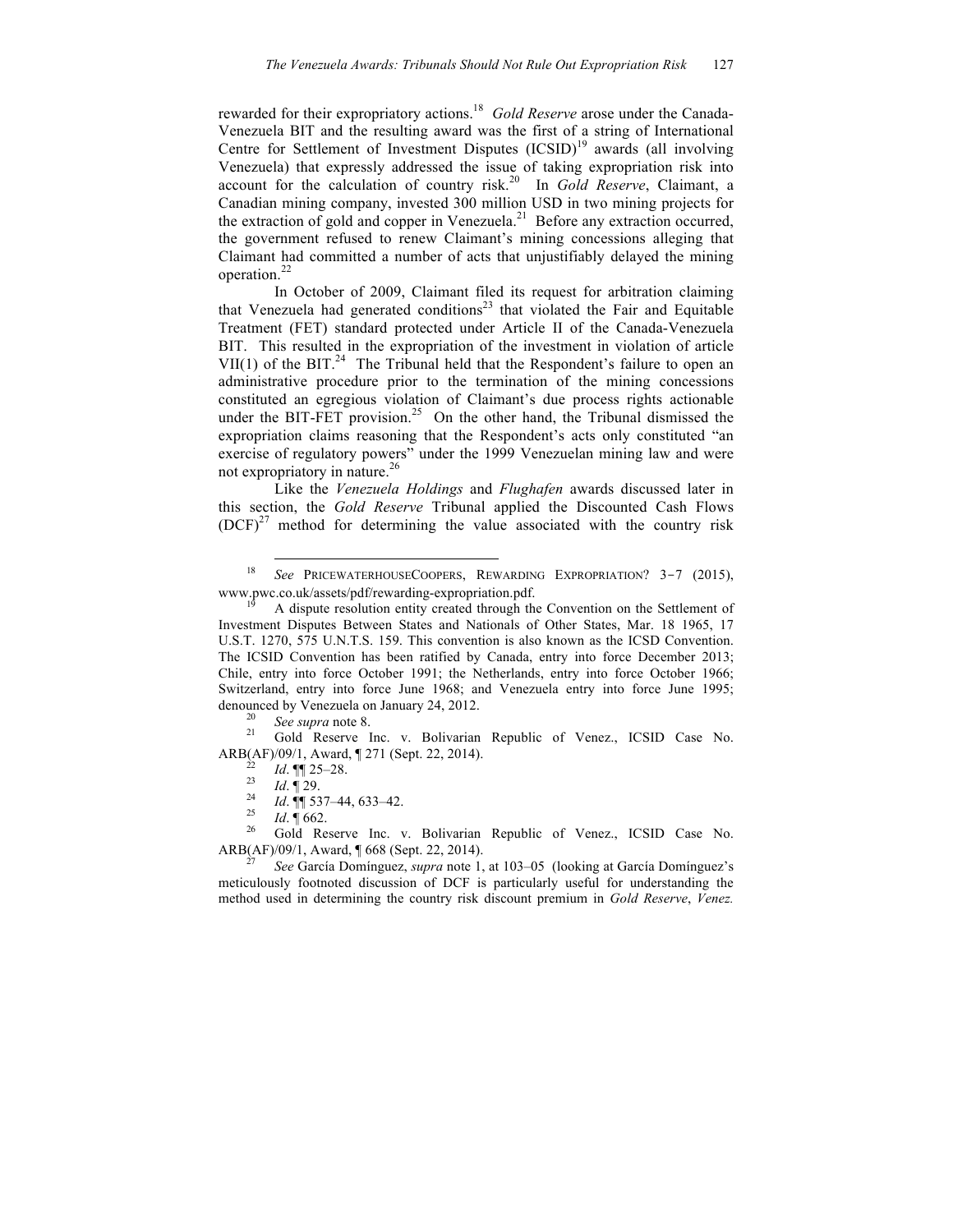premium. Following a clash of divergent expert opinions where Venezuela's expert proposed a rather high country risk premium between 6.7% and 16.4% that "took account of Venezuela's . . . policy of ousting North American companies from the mining sector,"<sup>28</sup> the Tribunal sided with the Claimant's expert's proposal to exclude the expropriation risk. For the Tribunal, a 4% country risk premium discount rate, not "over-inflated on account of expropriation risks,"<sup>29</sup> was in line with the idea that "it is not appropriate to increase the country risk premium to reflect the market's perception that a State might have a propensity to expropriate investments in breach of BIT obligations."<sup>30</sup>

The award in *Venezuela Holdings v. Venezuela* was released shortly after *Gold Reserve*. 31 The claimants in *Venezuela Holdings* made investments in two separate joint ventures with Venezuela's state-owned oil company (PDVSA).<sup>32</sup> The first multibillion venture was for the construction, operation, and management of a heavy oil production facility in the Orinoco Belt;<sup>33</sup> the second was for the exploration and exploitation of a light-oil area in Lake Maracaibo.<sup>34</sup> After the political change that took place in 1999, the new government started taking a series of measures $<sup>35</sup>$  to remove the incentives Venezuela had granted Claimants to</sup> secure their investment in the early 1990s. Namely, the government increased the royalties due to the host state through the imposition of new extraction taxes; imposed production and import curtailments; and finally, ordered the direct expropriation of the two joint ventures where Claimants had invested.<sup>36</sup>

Like in *Gold Reserve*, Claimants requested this arbitration claiming that Respondent's behavior violated the FET and the arbitrary and discriminatory provision under Article 3(1) of the Netherlands-Venezuela BIT, later followed by the unlawful expropriation of the investment in violation of Article 6 of the BIT.<sup>37</sup>

At first glance, *Venezuela Holdings* and *Gold Reserve* are very similar; however, the way *Venezuela Holdings* resolved the issue of expropriation risk and country risk discount calculation could not have departed more radically from the *Gold Reserve* approach. In *Venezuela Holdings*, Respondent persuaded the Tribunal to accept the argument that "elements such as the risk of taxation,

ARB(AF)/09/1, Award, ¶ 840 (Sept. 22, 2014).<br><sup>29</sup> *Id.* ¶ 842.<br><sup>30</sup> *Id.* ¶ 841.<br><sup>31</sup> *See* sources cited *supra* note 7.<br><sup>32</sup> Venez. Holdings B.V. v. Bolivarian Republic of Venez., ICSID Case No.

 $\overline{a}$ 

ARB/07/27, Award, ¶ 45 (Oct. 9, 2014).<br><sup>33</sup> *Id.* ¶ 69.<br><sup>35</sup> *Id.* ¶ 86.<br><sup>36</sup> *Id.* ¶ 88–97, 100–16.<br><sup>37</sup> Venez. Holdings B.V. v. Bolivarian Republic of Venez., ICSID Case No.

*Holdings*, and *Flughafen*); *see also* Florin A. Dorobantu et al., Country Risk and Damages in Investment Arbitration, 31 ICSID REV. 219, 229 (2016).<br><sup>28</sup> Gold Reserve Inc. v. Bolivarian Republic of Venez., ICSID Case No.

ARB/07/27, Award, ¶¶ 128–29 (Oct. 9, 2014).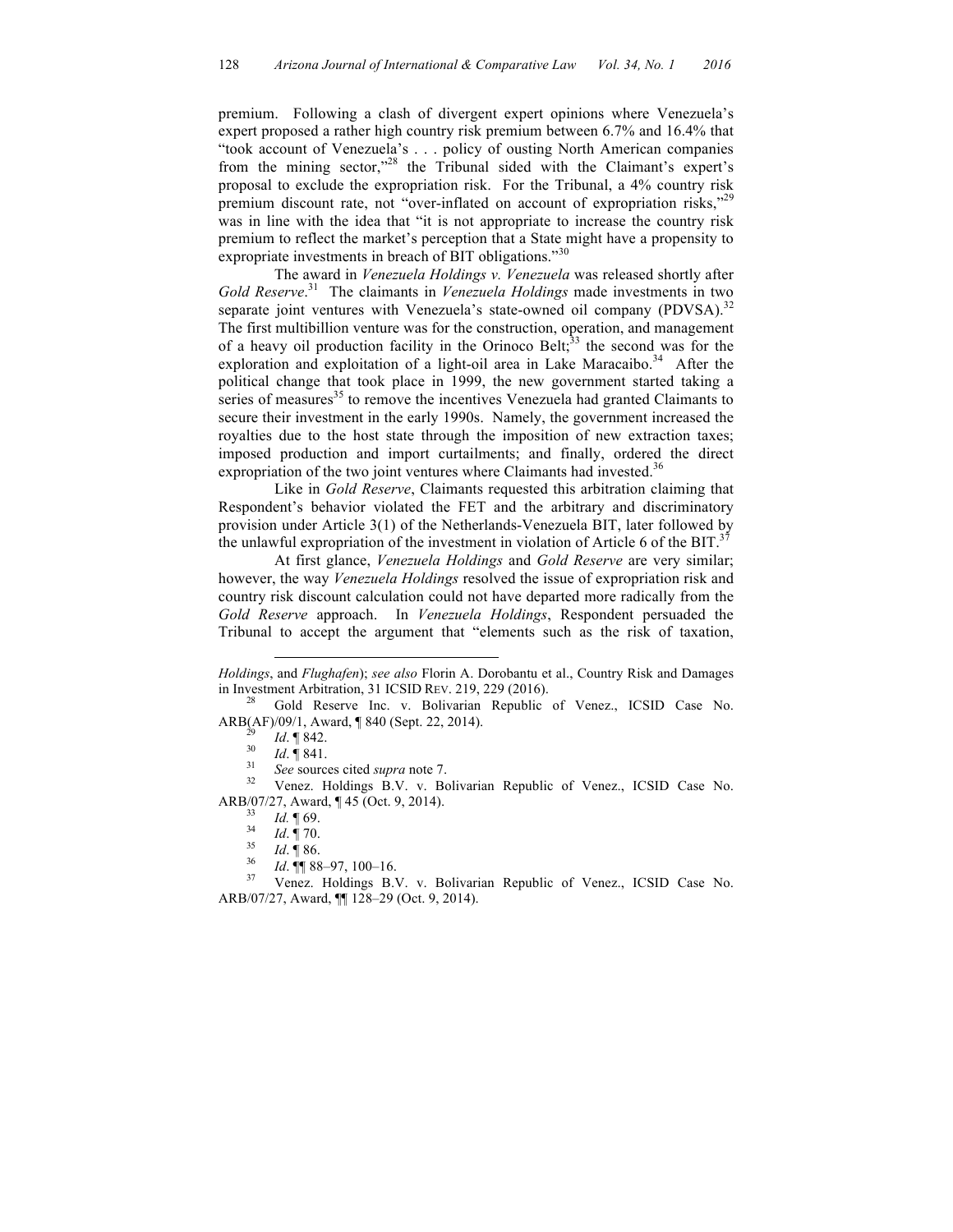regulation, and expropriation are essential to the country risk and must be taken into consideration for determining the discount rate."<sup>38</sup> The Tribunal imposed a rather steep 18% discount rate that included "confiscation" (expropriation) risk and was curiously close to Respondent's proposed 18.5-23.9% range.<sup>39</sup>

The common features *Gold Reserve* shares with *Venezuela Holdings* regarding country risk are now apparent. First, the experts agreed on many aspects for the valuation of damages, like using the DCF or some other valuation method, but clashed over the inclusion/exclusion of expropriation risk in the calculation of country risk. $40$  Second, the tribunals carefully and extensively reproduced the experts' views; $41$  and finally, the tribunals sided with one of the experts without providing much reasoning.<sup>42</sup>

Additionally, the distinguishable elements present in each case are apparent. For example, the Tribunal in *Venezuela Holdings* rejected the Claimants' argument that the expropriation was unlawful, finding that the manner in which the host State effectuated the expropriation was compatible with the due process obligation under Article 6 of the Netherlands-Venezuela BIT.<sup>43</sup> On the other hand, while the egregious violations present in *Gold Reserve* did not amount to the level unlawful expropriation, the Tribunal found that they constituted a serious violation to the FET obligations under Article II(2) of the Canada-Venezuela BIT.

As Alberro (2015) observes, "[o]ne of the reasons [to exclude expropriation risk] may be that [the tribunal] rejected the claim that the expropriation was unlawful." <sup>44</sup>

<sup>39</sup> *Id.* ¶¶ 366–68.<br><sup>40</sup> *See* Gold Reserve Inc. v. Bolivarian Republic of Venez., ICSID Case No. ARB(AF)/09/1, Award, ¶¶ 690, 840 (Sept. 22, 2014); Venez. Holdings B.V. v. Bolivarian Republic of Venez., ICSID Case No. ARB/07/27, Award, ¶¶ 308, 361–62 (Oct. 9, 2014). <sup>41</sup> *See* Gold Reserve Inc. v. Bolivarian Republic of Venez., ICSID Case No.

<sup>&</sup>lt;sup>38</sup> *Id.* **[1]** 364–65 (reasoning that "the compensation must correspond to the amount that a willing buyer would have been ready to pay to a willing seller in order to acquire his interests but for the expropriation, that is, at a time before the expropriation had occurred or before it had become public that it would occur").

ARB(AF)/09/1, Award, ¶¶ 819–28 (Sept. 22, 2014); Venez. Holdings B.V. v. Bolivarian Republic of Venez., ICSID Case No. ARB/07/27, Award, ¶¶ 360–63 (Oct. 9, 2014). <sup>42</sup> *See* Gold Reserve Inc. v. Bolivarian Republic of Venez., ICSID Case No.

ARB(AF)/09/1, Award, ¶¶ 839–44 (Sept. 22, 2014); Venez. Holdings B.V. v. Bolivarian Republic of Venez., ICSID Case No. ARB/07/27, Award, ¶¶ 364–68 (Oct. 9, 2014).<br><sup>43</sup> Venez. Holdings B.V. v. Bolivarian Republic of Venez., ICSID Case No.

ARB/07/27, Award, ¶ 297 (Oct. 9, 2014).<br><sup>44</sup> Jose Alberro & Sharon B. Johnson, *Controversial Topics in Damage Valuation*:

*Complex Issues Require Sophisticated Analytical Methods*, *in* INTERNATIONAL COMPARATIVE LEGAL GUIDE TO: INTERNATIONAL ARBITRATION 2015 37 (Global Legal Group 2015), https://www.cornerstone.com/Publications/Articles/Controversial-Topics-in-Damage-Valuation (alteration in the original).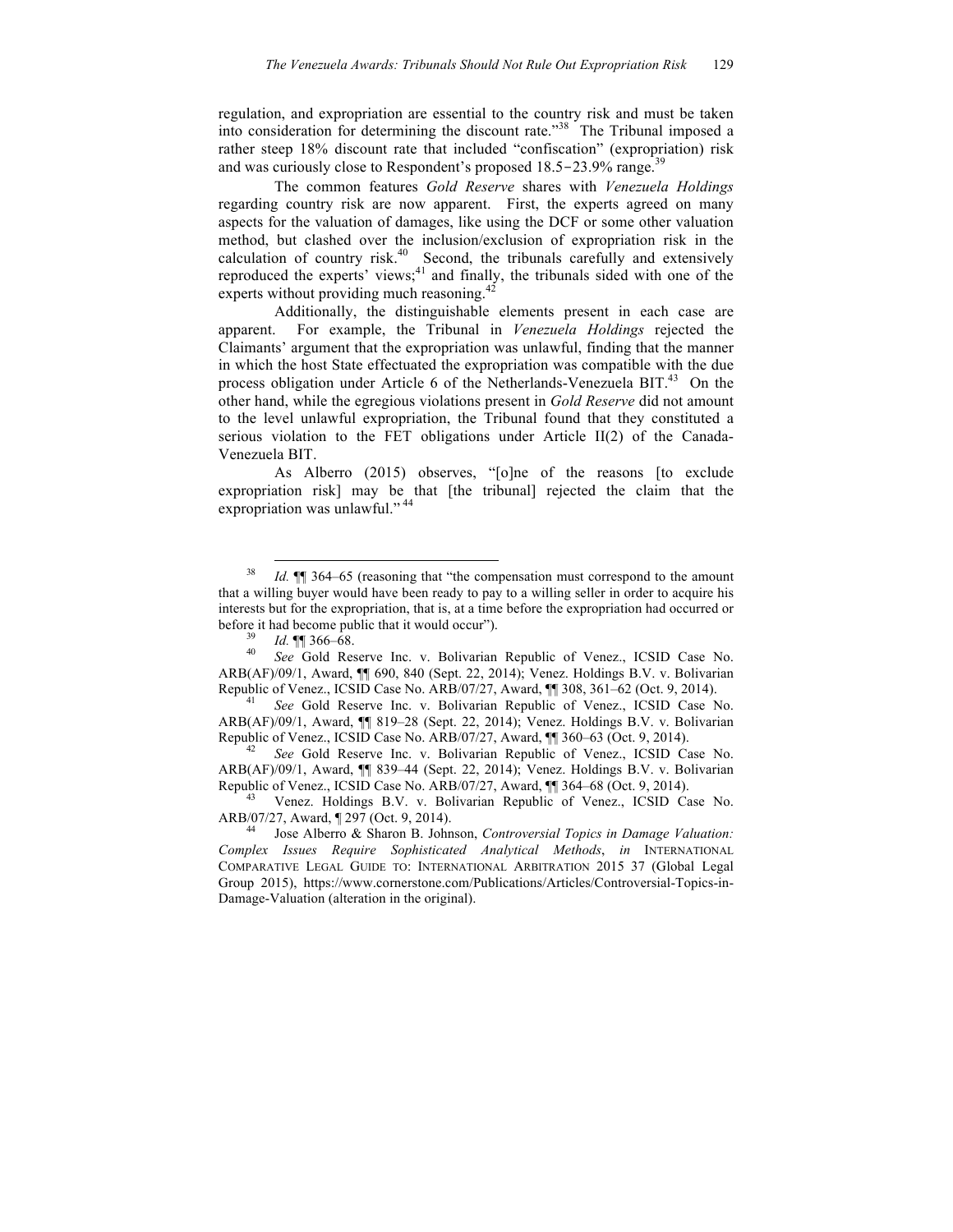Setting aside any considerations as to the viability of punitive damages in international law, the logical conclusion following the *Gold Reserve* and *Venezuela Holdings* awards is that arbitral tribunals will tend to exclude expropriation risk from the computation of country risk when the expropriation is found to be unlawful (*Gold Reserve*). Likewise, when tribunals find the expropriation to be nothing but the lawful exercise of the host state's sovereign power, and the investor's due process rights under national laws and BIT/IIA are respected, then tribunals will tend to include expropriation risk in the computation of country risk (*Venezuela Holdings*).

Building on the decisions of *Gold Reserve* and *Venezuela Holdings*<sup>45</sup> is *Flughafen v. Venezuela*. 46 As explained in this section, despite sharing some common features with the previous two cases (and despite being a case of unlawful expropriation) the Tribunal in *Flughafen* was not convinced to follow the guidelines set forth in *Gold Reserve* and *Venezuela Holdings*.

In *Flughafen*, a consortium of Swiss and Chilean investors entered into a contract for the maintenance, management, and operation of the Isla Margarita International Airport, off the Venezuelan coast. $47$  The government took measures to rescind the contract and, with a little help from the Venezuelan judiciary, forced Claimants to relinquish control of the airport facilities over to the executive branch. 48 Arbitration ensued, and the Tribunal unanimously sided with Claimants, finding that the host state had expropriated the investment.<sup>49</sup> Nonetheless, as far as the calculation of country risk was concerned, the majority decided to adopt an intermediate position between *Gold Reserve* and *Venezuela Holdings* and included the pre-investment expropriation risk rate in the equation for country risk.<sup>50</sup>

The reasoning in *Flughafen*, however, demonstrates that the holding was not capricious. The portion of expropriation risk that the Tribunal decided to discount related to the risk that pre-existed and was known to the investors at the time of the investment.<sup>51</sup> Finally, the Tribunal's decision echoed the Claimants' expert testimony that a state cannot adopt expropriatory policies after an investment is made with the intention to benefit from the inclusion of a higher

 <sup>45</sup> *See* Gold Reserve Inc. v. Bolivarian Republic of Venez., ICSID Case No. ARB(AF)/09/1, Award, (Sept. 22, 2014); Venez. Holdings B.V. v. Bolivarian Republic of Venez., ICSID Case No. ARB/07/27, Award, (Oct. 9, 2014)<br><sup>46</sup> Flughafen Zürich AG & Gestion e Ingineria IDC SA v. Bolivarian Republic of

Venez., ICSID Case No. ARB/10/19, Award, (Nov. 18, 2014).<br>
<sup>47</sup> *Id.* ¶ 1–3.<br>
<sup>48</sup> *Id.* ¶ 103.<br>
<sup>49</sup> *Id.* ¶ 896–907.<br>
<sup>51</sup> Flughafen Zürich AG & Gestion e Ingineria IDC SA v. Bolivarian Republic of

Venez., ICSID Case No. ARB/10/19, Award, ¶ 907 (Nov. 18, 2014) (loosely translated by author: "When in 2004 Claimants decided to invest in Nueva Esparta, country risk already existed, and the investors knew perfectly well of its existence as well as the political and juridical incertitude.")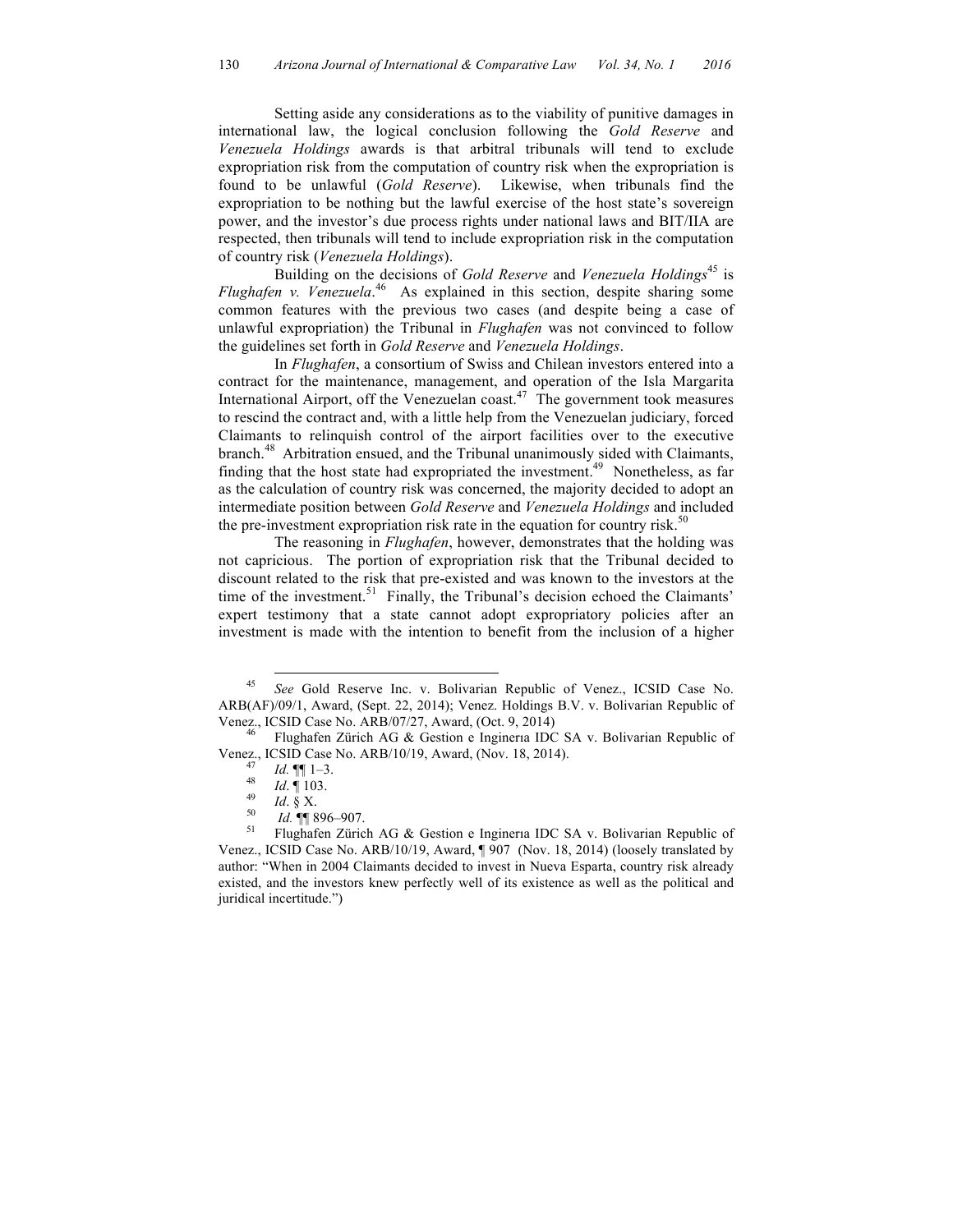expropriation risk rate that will in turn reduce the amount of the compensatory award.<sup>52</sup>

*Flughafen* adds another takeaway to the *Gold Reserve*/*Venezuela Holdings* conclusions reached before. Irrespective of the lawfulness of the expropriation, tribunals may, in all reason, be reluctant to exclude the expropriation risk rate known to exist at the time of the investment. This takes us back to the general investment scenario described in Part II: investors benefit from country risk at the time they place their investment, and not applying the discount premium could constitute an unwarranted windfall for the investor at the time of the award.

Even if the Venezuela Awards shed some light over the penumbra, two more recent cases (also involving Venezuela as Respondent), *Tidewater Inc. v.*  Venezuela<sup>53</sup> and *OI European Group B.V. v. Venezuela*, <sup>54</sup> take a toll on the validity of the conclusions presented in this section. This is especially true in *OI European Group*, an unlawful expropriation case that adopted the *Venezuela Holdings* lawful expropriation approach and incorporated expropriation risk into the country risk analysis.

There is no *stare decisis* in investor-state arbitration. For this reason, tribunals should not follow the conclusions that derive from the Venezuela Awards without considering some policy considerations associated with the incentives that are created by awards that exclude or incorporate expropriation risk. 55 In this sense, Dorubantu describes a first scenario that is more beneficial for the host state, where expropriation risk is included in the computation of country risk. Under this scenario, more expropriation means a smaller monetary award that the host state will have to pay—and more decline in investment value that the investor will sustain. Conversely, a second scenario where expropriation risk is excluded would penalize the host state ex-ante (imposing a higher country risk premium to attract investors). 56

In contradistinction, García Domínguez urges future tribunals facing similar valuation problems to ignore the conclusions and the incentive analysis presented in this section and exclude expropriation risk altogether from the computation of country risk. García Domínguez rests his arguments on the civil law doctrine (which treats obligations to be performed under the debtor's exclusive will as null and void) and its common law counterpart, the consideration

<sup>&</sup>lt;sup>52</sup> *Id.* ¶ 905.<br><sup>53</sup> *See generally* Tidewater Inc., et al. v. Bolivarian Republic of Venez., ICSID Case No. ARB/10/5, Award, (Mar. 13, 2015).

See generally OI European Group B.V. v. Bolivarian Republic of Venez., ICSID Case No. ARB/11/25, Award, (Mar. 10, 2015). <sup>55</sup> Dorobantu et. al, *supra* note 27, at 226. <sup>56</sup> *Id*.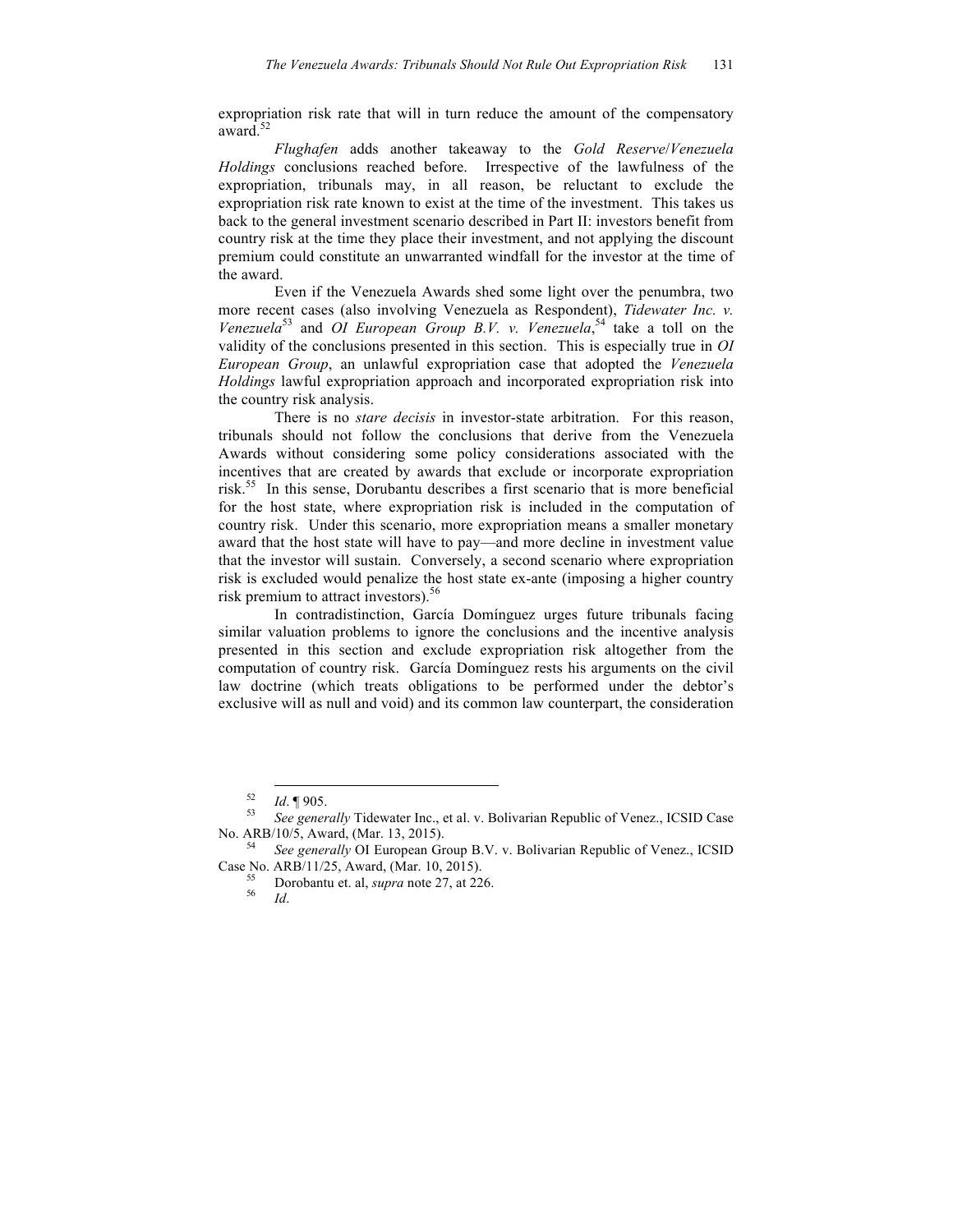doctrine (which renders illusory promises unenforceable).<sup>57</sup> By way of analogy, García Domínguez concludes that host states, being debtors of the BIT obligation regarding expropriation, cannot benefit from the materialization of a risk that is under the State's exclusive will.

Indeed, Planiol and Ripert's classic commentary to Article 1174 of Code Napoleon decrees the nullity of those obligations entered "under a potestative condition of him who binds himself."58 For common law lawyers, the examples of a person who promises to do something "if I feel like it" or "unless I change my mind" represent instances of illusory consideration.<sup>59</sup> In Planiol and Ripert's own words, "[t]his has to do with a condition purely potestative, or condition *si voluero*; he who contracts under such condition does not obligate himself, he does not actually express his will to be bound."<sup>60</sup>

It seems unlikely that arbitral tribunals will start excluding expropriation risk from country risk analysis based on the theory that renders the obligations to be performed under the debtor's exclusive will unenforceable. BITs coupled with IIAs create special causes of actions for investors to recover in case of unlawful expropriations. These instruments are not designed to ban expropriatory actions. To the contrary, these instruments recognize that, under national constitutions and laws, host states retain the sovereign right to expropriate foreign investments.

The fact that a decision to expropriate an investment rests solely in the hands of the host state has no bearing on the validity of an obligation under the treaty. Clearly, the obligation under the treaty is not to refrain from expropriating. In fact, under most BITs, the obligation imposed on the host state is to provide just compensation for the investment that is expropriated and to conduct such expropriation in a manner that observes the investor's due process rights.

 <sup>57</sup> *See* García Domínguez, *supra* note 1, at 119 (citing to Article 1174 of the French Civil Code and Wickham & Burton Coal Co. v. Farmer's Lumber Co., 189 Iowa 1183, 179 N.W. 417 (1923)).<br><sup>58</sup> MARCEL PLANIOL & GEORGES RIPERT, 2 TREATISE ON THE CIVIL LAW § 1269A

<sup>721 (11</sup>th ed. 1939), (translated by the Louisiana Law Institute with the Authority of Librarie Génerale de Droit et de Jurisprudence, Paris). <sup>59</sup> *See id.* at 117 n.181. <sup>60</sup> *See generally id.*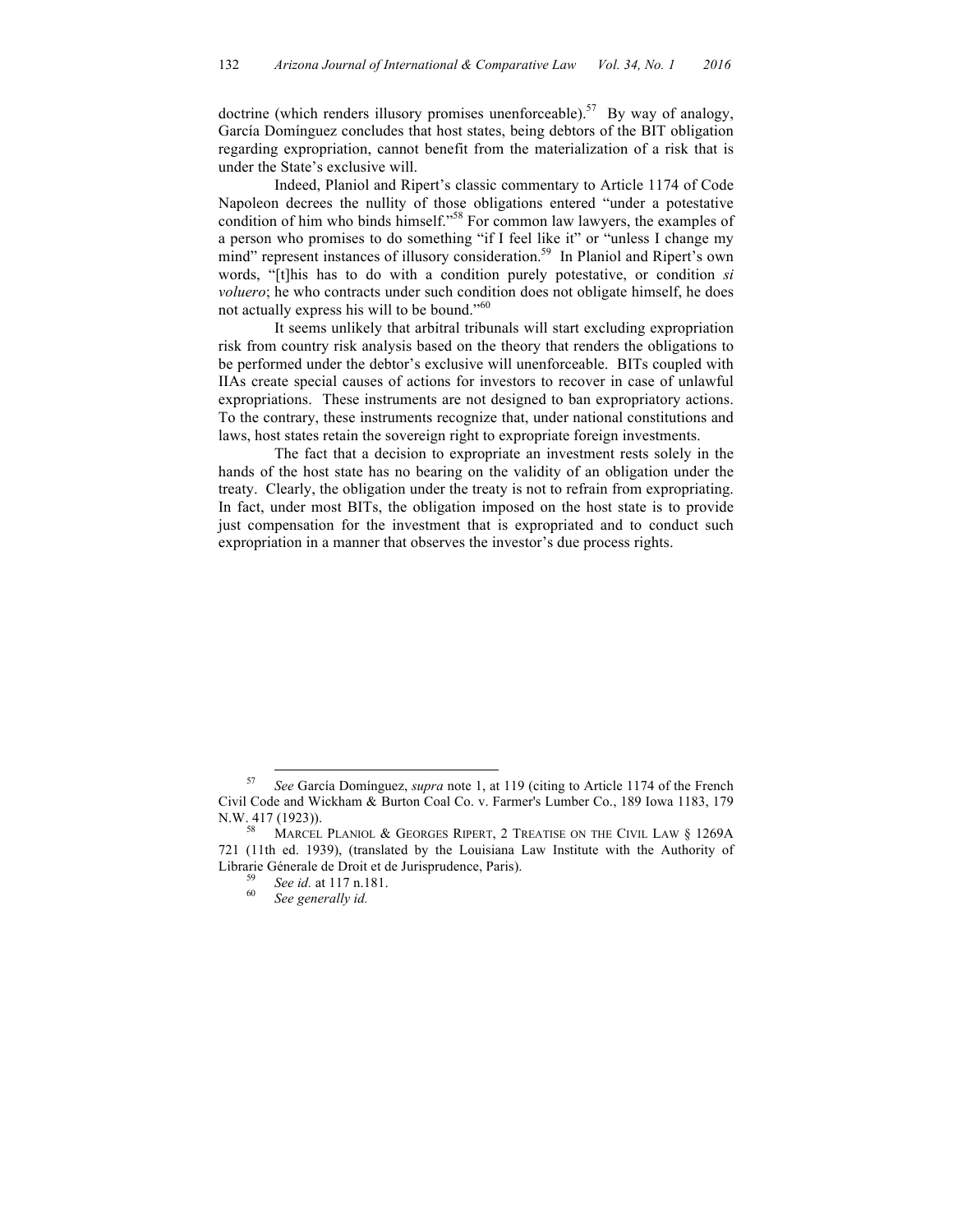### **IV. CONCLUSION**

García Domínguez presents the seemingly contradictory holdings in the Venezuela Awards as "leading to more unpredictability in an already erratic area." This Response provides nuance to García Domínguez's clear-cut approach to remove expropriation risk from country risk analysis based on theories that render obligations null and void like *obligations subject to conditions purely facultative*  (*potestative*) and the doctrine of illusory consideration.

Before accepting García Domínguez's proposition, this Response urges scholars entering the debate, and tribunals deciding the issue of whether to include expropriation risk in country risk analysis, to consider narrowing down the discussion to: (1) whether the expropriation was lawful or unlawful, and whether it makes sense to apply *Venezuela Holdings* or *Gold Reserve* accordingly; (2) the assessment of the existing risk of expropriation at the time of the investment versus the increased expropriation risk due a perception created by the host state, and whether *Flughafen* should be followed; and (3) the different policy considerations and the consequences that might attach to scenarios (1) and (2) as well, if a rule like the one García Domínguez proposes is adopted.

After considering the distinction between lawful and unlawful expropriations and the ex-ante benefit investors receive on account of country risk, the main argument should now be construed around the idea that tribunals should avoid rewarding the state for *unlawfully* expropriating investments and to prevent investors from getting a second bite at the apple.